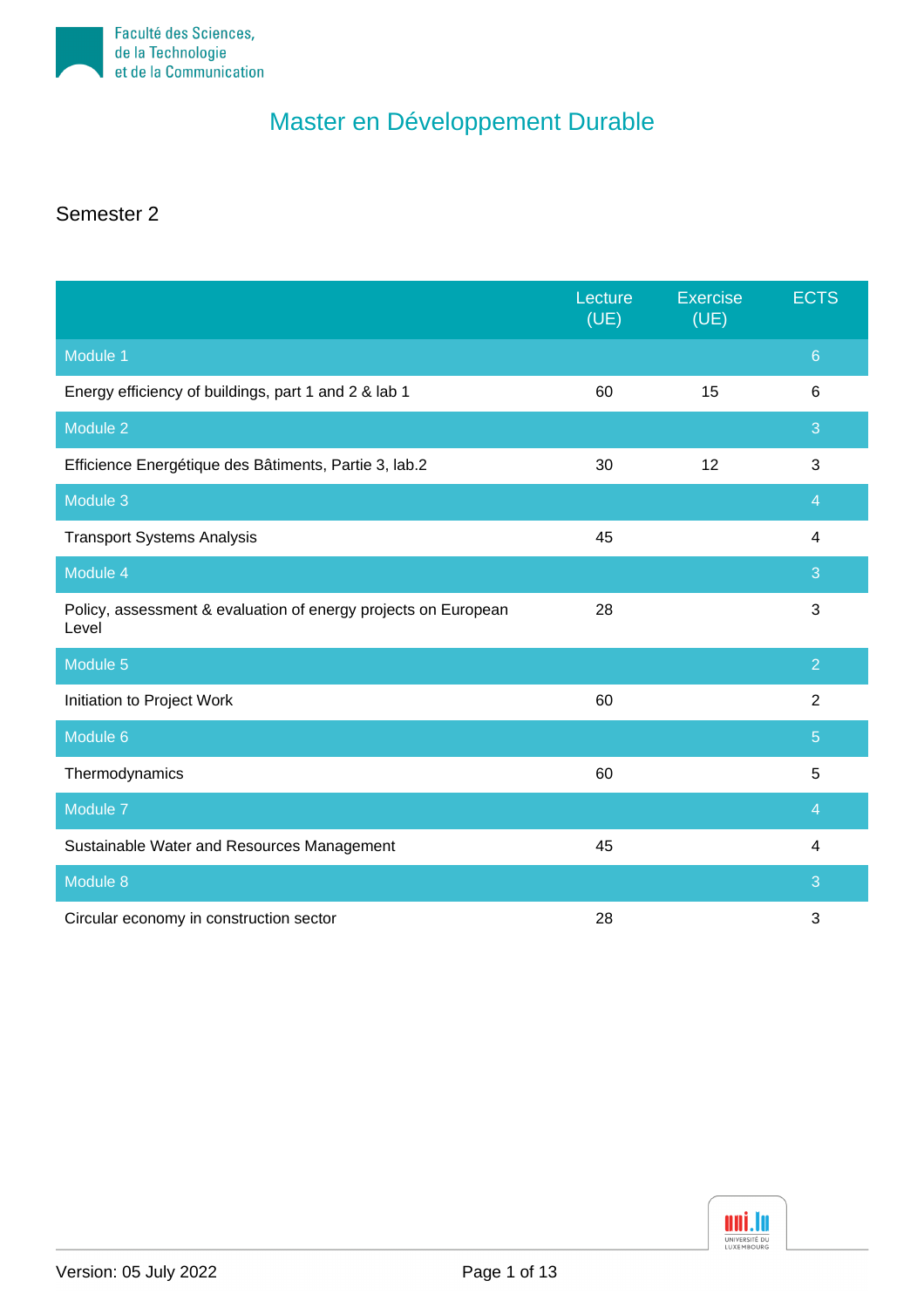

### Semester 3

<span id="page-1-0"></span>

|                                | Lecture<br>(UE) | <b>Exercise</b><br>(UE) | <b>ECTS</b> |
|--------------------------------|-----------------|-------------------------|-------------|
| <b>Module Circular Economy</b> |                 |                         | O           |
| Circular Economy (Optional)    | 30              |                         | 3           |

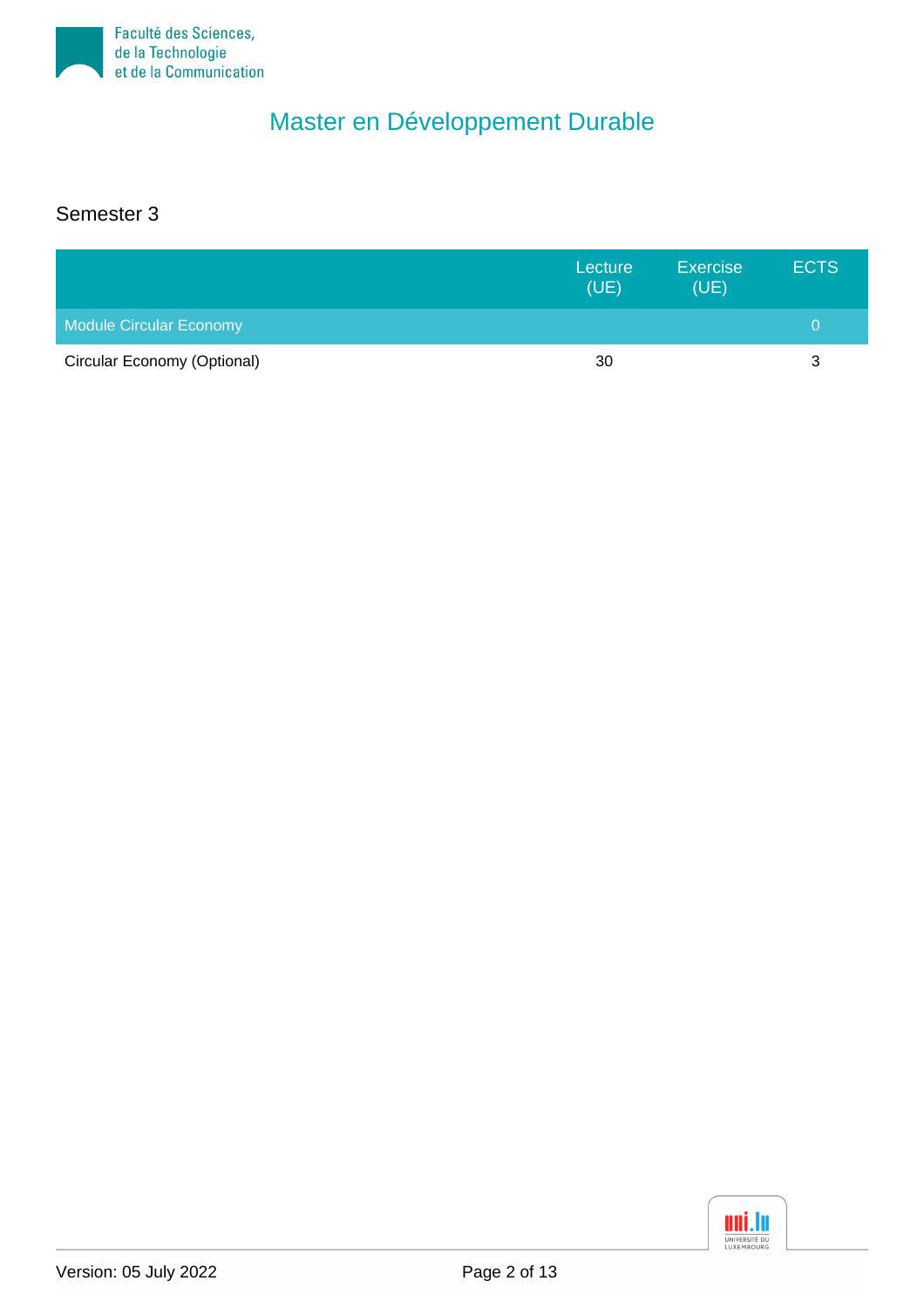

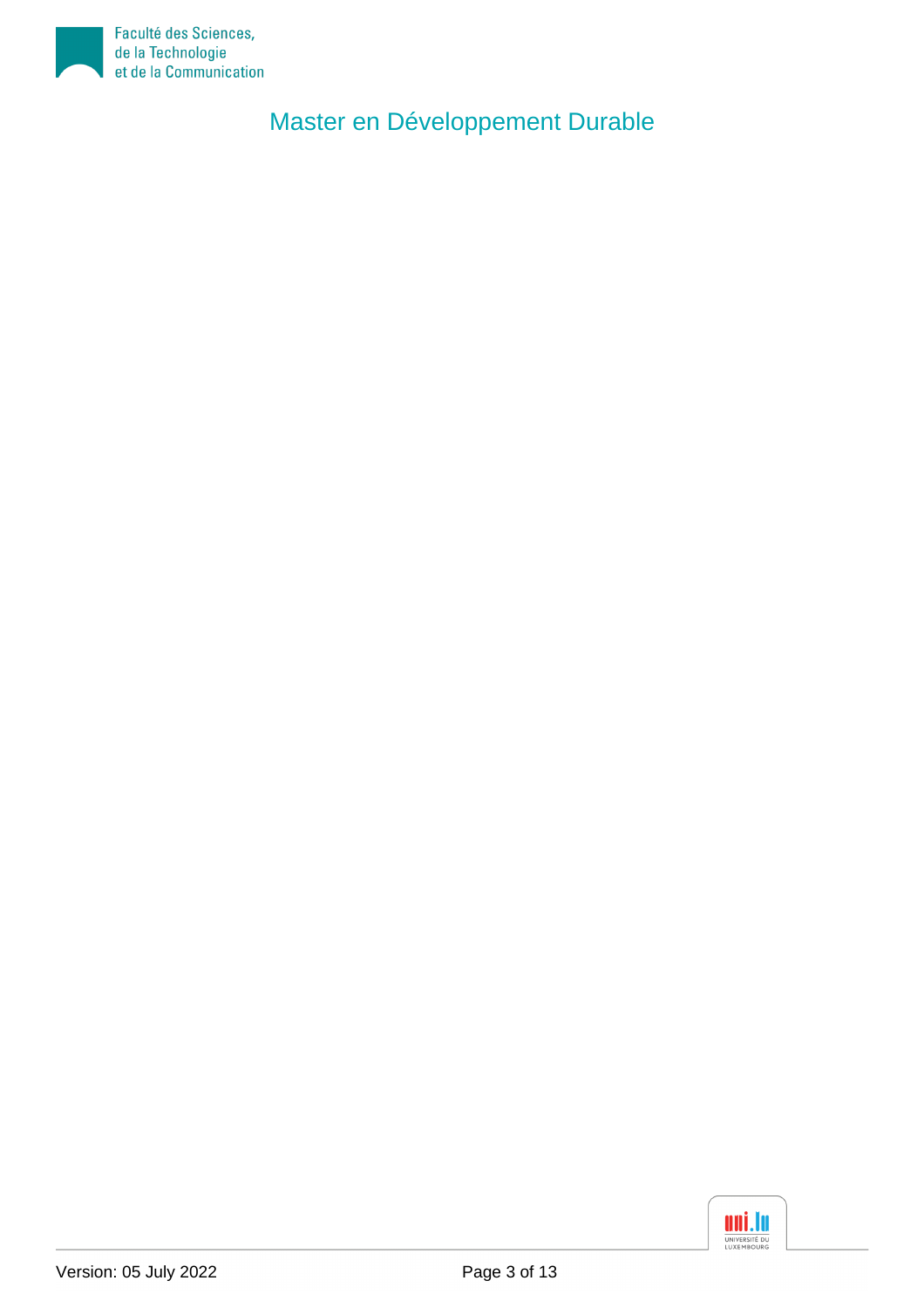

Semester 2

# **Energy efficiency of buildings, part 1 and 2 & lab 1**

| <b>Module:</b>                      | Module 1 (Semester 2)                                                                                                                                                                                                                                                                                                                                   |  |  |
|-------------------------------------|---------------------------------------------------------------------------------------------------------------------------------------------------------------------------------------------------------------------------------------------------------------------------------------------------------------------------------------------------------|--|--|
| ECTS:                               | 6                                                                                                                                                                                                                                                                                                                                                       |  |  |
| Objective:                          | Concepts for energy efficient and comfortable buildings                                                                                                                                                                                                                                                                                                 |  |  |
| <b>Course learning</b><br>outcomes: | Students understand basics of comfort and energy in buildings<br>The students understands the relevant parameters for energy efficient buildings:                                                                                                                                                                                                       |  |  |
|                                     | - The basics in building physics and the aspects related to the building envelope                                                                                                                                                                                                                                                                       |  |  |
|                                     | - The user and his need in terms of comfort                                                                                                                                                                                                                                                                                                             |  |  |
|                                     | - The technical installations, especially heating / ventilation / air-conditioning / lighting                                                                                                                                                                                                                                                           |  |  |
|                                     | He understands and can work with the energy relevant parameters of building materials and<br>building components. He knows the common technical installations and he is able to evaluate<br>them on their energy performance. relevant parameter of building He understands the basics of<br>establishing energy balances and evaluations of buildings. |  |  |
|                                     | As civil engineer he disposes on the necessary knowledge and vocabulary to communicate with<br>the specialists (energy consultants, building services engineers,) in this field.                                                                                                                                                                        |  |  |
| <b>Description:</b>                 | Basics in building physics and energy efficiency of buildings (Maas, 2h /2.5-3<br>ECTS):                                                                                                                                                                                                                                                                |  |  |
|                                     | 1. The role of the building                                                                                                                                                                                                                                                                                                                             |  |  |
|                                     | 2. The actual situation of administrative buildings                                                                                                                                                                                                                                                                                                     |  |  |
|                                     | 3. Contaminants in buildings                                                                                                                                                                                                                                                                                                                            |  |  |
|                                     | 4. Comfort and needs of occupants                                                                                                                                                                                                                                                                                                                       |  |  |
|                                     | 5. How to assure thermal comfort                                                                                                                                                                                                                                                                                                                        |  |  |
|                                     | 6. Windows (gains, losses, orientation)                                                                                                                                                                                                                                                                                                                 |  |  |
|                                     | 7. Air tightness                                                                                                                                                                                                                                                                                                                                        |  |  |
|                                     | 8. Thermal inertia/mass                                                                                                                                                                                                                                                                                                                                 |  |  |
|                                     | 9. Ventilation & cooling                                                                                                                                                                                                                                                                                                                                |  |  |

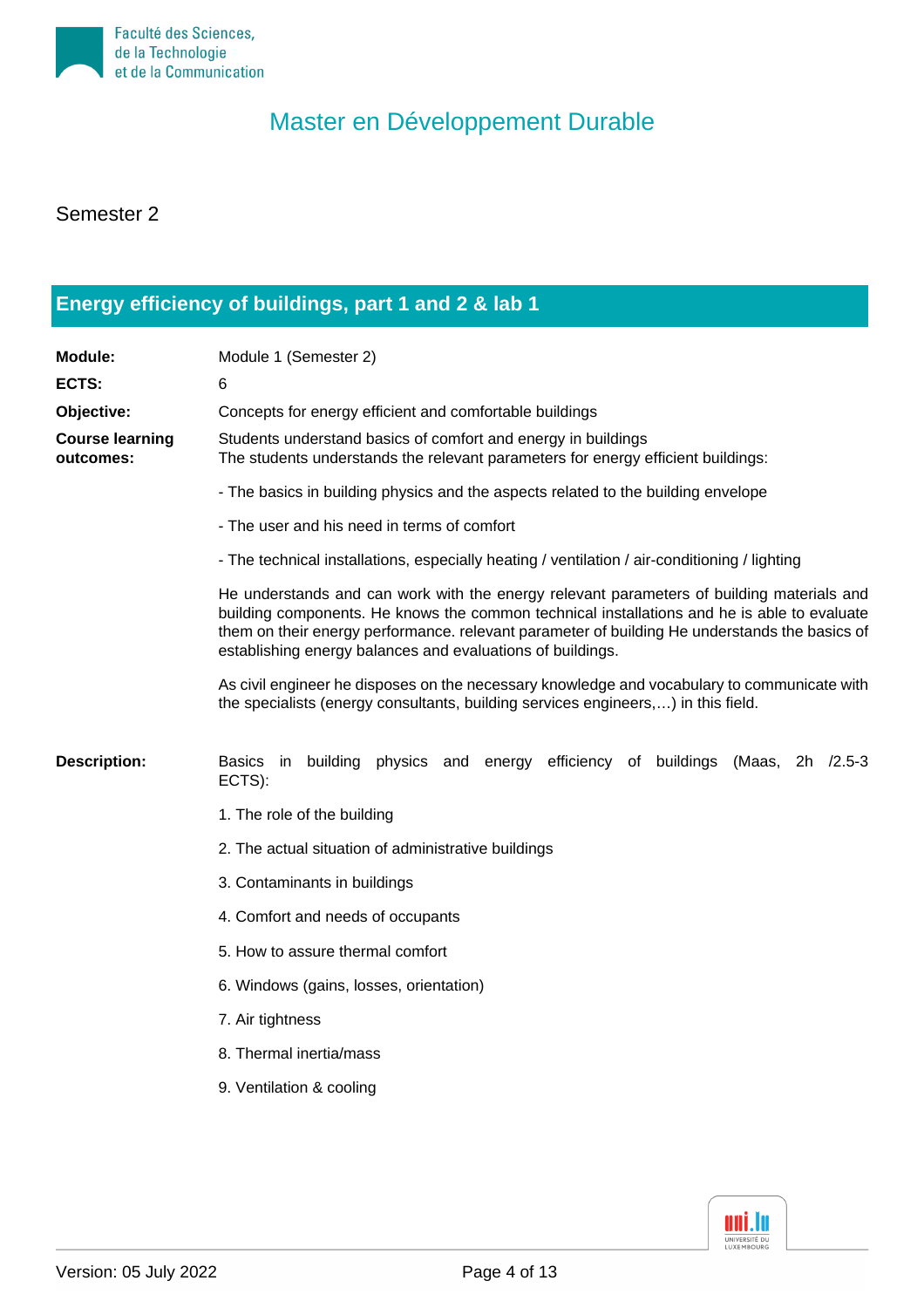

- 10. Heat pumps and solar collectors
- 11. Heat recovery
- 12. Heating needs
- 13. Final energy and primary energy
- 14. Coefficients of performance
- 15. Energy performance certificates
- 16. The norm EN832
- 17. The Energy Performance of Buildings Directives (EPBD): 2002/91/EC & 2010/31/EU

Lab 1 content (PhD-students/1 ECTS):

- 1. Thermal comfort
- 2. Heat Flowmeter
- 3. Thermography
- 4. Lighting
- 5. Blower-Door Test

6. Software Lesosai for stationary energy balances

7.Thermal Bridges - Catalogue

Lab. 2 &2 (F. Scholzen):

Concepts for energy efficient and comfortable buildings: Technical installations

- Introduction: active and passive measures
- Heating: Heat load, heating systems, heat production and distribution
- Ventilation needs
- Moist air, psychrometric diagram (Mollier)
- Air-conditioning: Chillers, Room Air Cooling, Air handling Units
- Free Cooling

• Short introduction to renewable energies in buildings

#### **Lab. Sessions:**

Introduction and general guidelines for the measurements, Thermography, Blower-door test, Measurement of humidity, Measurement of heat flux, Acoustic Measurement

#### **Teaching modality:** Lecture - 60 UE + Lab. 15 UE

English, lecture and syllabus in English; but partly referring to literature in "French" language part 1 & part 2 are lectures, lab-sessions are theory & demonstration of measuring devices.

45 min session

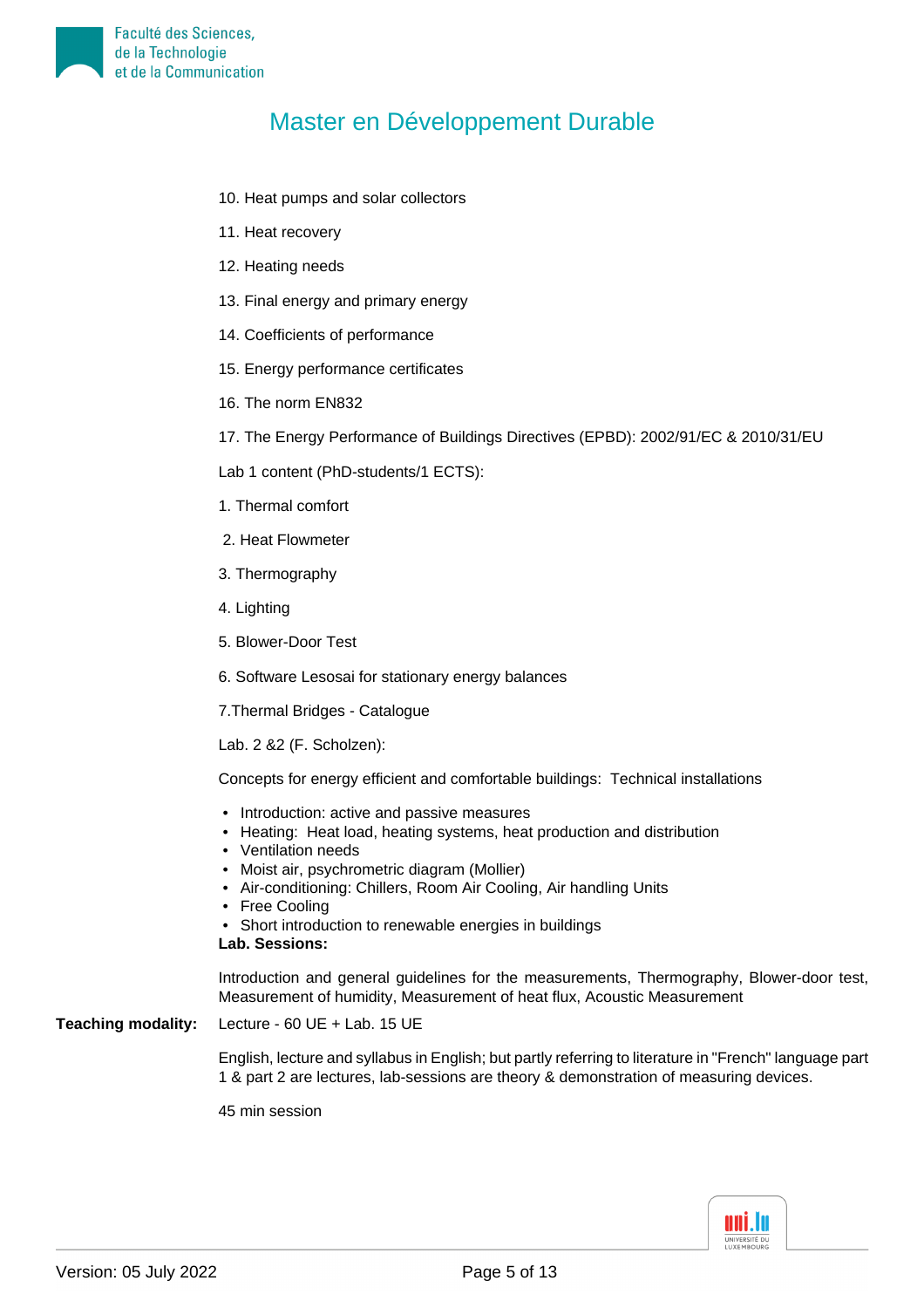

| Language:                                                                                                                                                                                                                                                            | Anglais                                                                                                                                                  |
|----------------------------------------------------------------------------------------------------------------------------------------------------------------------------------------------------------------------------------------------------------------------|----------------------------------------------------------------------------------------------------------------------------------------------------------|
| <b>Mandatory:</b>                                                                                                                                                                                                                                                    | Oui                                                                                                                                                      |
| <b>Evaluation:</b>                                                                                                                                                                                                                                                   | End-of-course assessment: Written exam - 90 min - 20 points                                                                                              |
|                                                                                                                                                                                                                                                                      | Oral exam - Depending on the number of students and/or external constraints, a partial or<br>completely oral exam format may be chosen by the teachers ! |
| <b>Remark:</b>                                                                                                                                                                                                                                                       | Part I:                                                                                                                                                  |
| 1. Roulet, Santé et quailté de l'environnement intérieur dans les bâtiments, 2004, Lausanne<br>2. Multiple handouts during the lessons<br>3. W. Feist, das Niedrigenergiehaus, C.F. Müller, 1998<br>4. RWE Bau Handbuch, VWEW Energieverlag, 2004<br>Part II: Script |                                                                                                                                                          |
|                                                                                                                                                                                                                                                                      | Part Lab. Sessions: Hand-out's                                                                                                                           |
|                                                                                                                                                                                                                                                                      | access to LESOSAI for one lab session                                                                                                                    |
| <b>Professor:</b>                                                                                                                                                                                                                                                    | <b>MAAS</b> Stefan                                                                                                                                       |

# <span id="page-5-0"></span>**[Efficience Energétique des Bâtiments, Partie 3, lab.2](#page-0-0)**

| <b>Module:</b>                      | Module 2 (Semester 2)                                                                                                                                                                                                                                                                                                                                                                                                                                                                                                                                                                                                                                                                                                                                                                                                                                                                           |
|-------------------------------------|-------------------------------------------------------------------------------------------------------------------------------------------------------------------------------------------------------------------------------------------------------------------------------------------------------------------------------------------------------------------------------------------------------------------------------------------------------------------------------------------------------------------------------------------------------------------------------------------------------------------------------------------------------------------------------------------------------------------------------------------------------------------------------------------------------------------------------------------------------------------------------------------------|
| ECTS:                               | 3                                                                                                                                                                                                                                                                                                                                                                                                                                                                                                                                                                                                                                                                                                                                                                                                                                                                                               |
| Objective:                          | Assessment of different building categories, e.g. single family homes, apartments, schools, old<br>& new buildings<br>Au terme du cours, l'étudiant doit être à même de :<br>- connaître et comprendre les caractéristiques constructives et les installations techniques du<br>bâtiment qui ont un impact sur la performance énergétique du bâtiment<br>- comprendre le système énergétique « immeuble » et les différents concepts d'immeuble<br>performants<br>- connaître et comprendre les méthodes d'établir des bilans énergétiques d'immeubles d'après<br>la méthodologie DIN 18599 et de pouvoir appliquer les logiciels correspondants<br>- connaître et comprendre les méthodes de déterminer des charges thermiques et frigorifiques<br>ainsi que le comportement thermique d'un bâtiment sur base d'une simulation horaire et de<br>pouvoir appliquer les logiciels correspondants |
| <b>Course learning</b><br>outcomes: | Au terme du cours, l'étudiant doit être à même de :<br>- connaître et comprendre les caractéristiques constructives et les installations techniques du<br>bâtiment qui ont un impact sur la performance énergétique du bâtiment<br>- connaître et comprendre les méthodes d'établir des certificats de performance énergétique<br>(CPE) d'immeubles fonctionnels d'après la méthodologie DIN 18599 et de pouvoir appliquer<br>les logiciels correspondants<br>- pouvoir optimiser un immeuble sur base de ces CPE tout en restant critique quant à leur<br>fiabilité de représenter le comportement d'un bâtiment réel                                                                                                                                                                                                                                                                          |

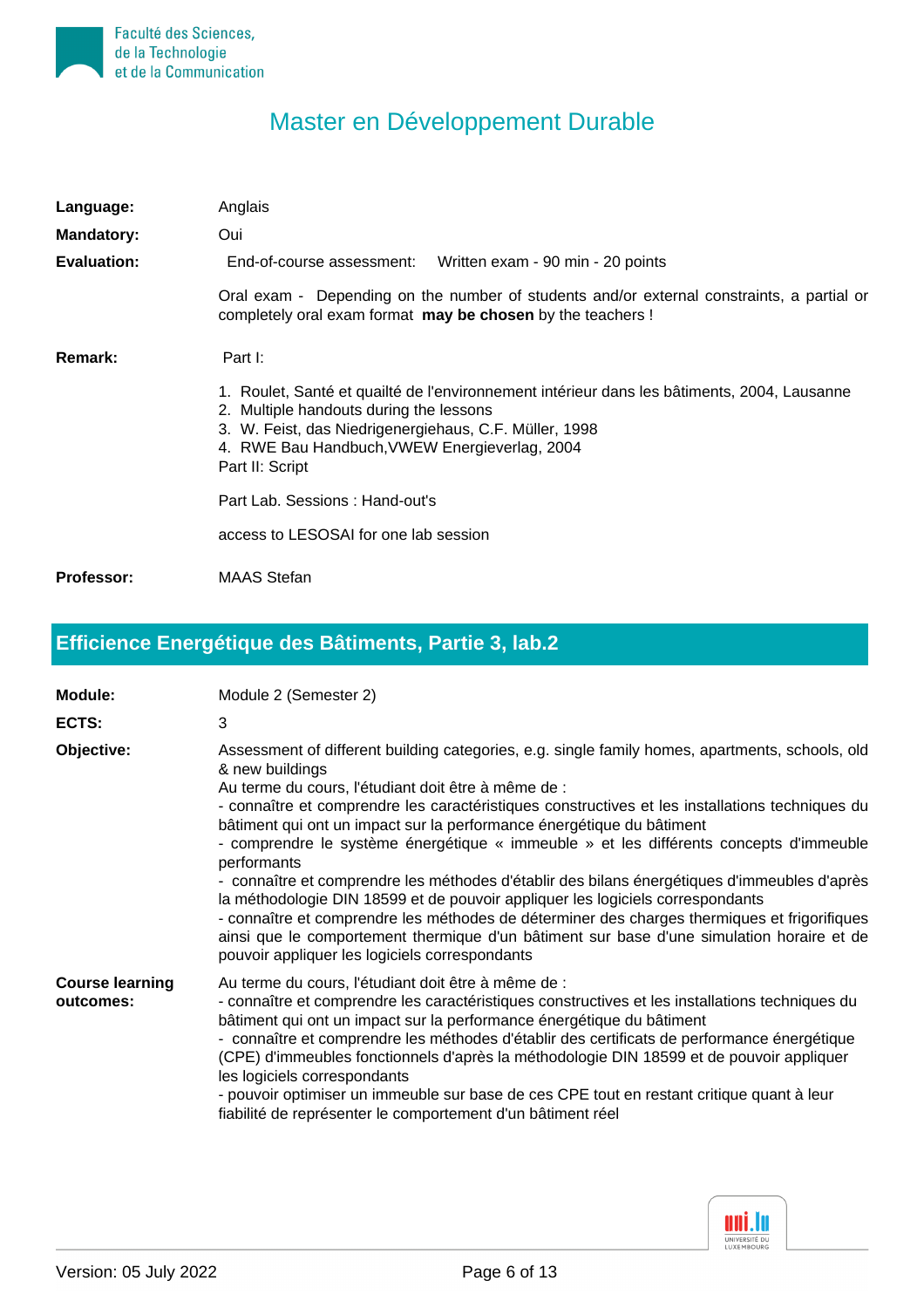

| <b>Description:</b>       | Part III : la physique du bâtiment et son monitoring (Prof. Maas, 2h, 2.5 ECTS)<br>Assurer la qualité de l'air: les effets de l'aération, ventilation naturelle et mécanique, chiffres clefs<br>de consommation électriques pour la ventilation et la climatisation<br>Protection contre l'humidité et les moisissures : protection contre la pluie, l'humidité du sol,<br>transport convectif du vapeur, condensation et diffusion<br>Assurer la qualité de l'éclairage : Eclairage naturel et artificiel, chiffres clefs de consommation<br>électriques pour l'éclairage |
|---------------------------|----------------------------------------------------------------------------------------------------------------------------------------------------------------------------------------------------------------------------------------------------------------------------------------------------------------------------------------------------------------------------------------------------------------------------------------------------------------------------------------------------------------------------------------------------------------------------|
| <b>Teaching modality:</b> | Cours magistral + TP sur ordinateur<br>part 3: 30 UE                                                                                                                                                                                                                                                                                                                                                                                                                                                                                                                       |
| Language:                 | Français                                                                                                                                                                                                                                                                                                                                                                                                                                                                                                                                                                   |
| <b>Mandatory:</b>         | Oui                                                                                                                                                                                                                                                                                                                                                                                                                                                                                                                                                                        |
| <b>Evaluation:</b>        | Rapport de projet à soumettre par l'étudiant + examen oral                                                                                                                                                                                                                                                                                                                                                                                                                                                                                                                 |
| Remark:                   | Notes de cours (disponibles sur Moodle)                                                                                                                                                                                                                                                                                                                                                                                                                                                                                                                                    |
| Professor:                | <b>MAAS Stefan, SCHOLZEN Frank</b>                                                                                                                                                                                                                                                                                                                                                                                                                                                                                                                                         |

## <span id="page-6-0"></span>**[Transport Systems Analysis](#page-0-1)**

| Module:                             | Module 3 (Semester 2)                                                                                                                                                                                                                                                                                                                                                                      |
|-------------------------------------|--------------------------------------------------------------------------------------------------------------------------------------------------------------------------------------------------------------------------------------------------------------------------------------------------------------------------------------------------------------------------------------------|
| ECTS:                               | 4                                                                                                                                                                                                                                                                                                                                                                                          |
| Objective:                          | This course provides the fundamentals of traffic and transport systems theory: it aims at<br>understanding and managing the relationship between demand for mobility and the various<br>transportation systems and explains how these lead to economic and societal problems such<br>as congestion, pollution, etc.                                                                        |
|                                     | The goal is to provide a broad view of transportation systems analysis covering both private<br>and public transport systems, and to complement this overview with a discussion of aspects like<br>congestion analysis and management, intelligent transportation systems, traffic data collection<br>methods, and new sustainable options (travel sharing, multi-modality, e-cars, etc.). |
| <b>Course learning</b><br>outcomes: | Provide the student the student with a basic knowledge of transportation systems and to<br>1.<br>get in touch with the most relevant issues addressed by transportation systems theory.                                                                                                                                                                                                    |
|                                     | Introduce the student to theoretical and practical tools to analyse traffic and transport<br>2.<br>systems, to solve traffic management and infrastructure planning and design problems.                                                                                                                                                                                                   |
| <b>Description:</b>                 | 1. Introduction to transport systems analysis and transport planning and management;                                                                                                                                                                                                                                                                                                       |
|                                     | 2. Supply systems and traffic flow theory: Urban and motorway systems, definition of capacity,<br>Macroscopic models (fundamental diagram approach);                                                                                                                                                                                                                                       |
|                                     | 3. Demand and Travel behaviour: Basics of random utility theory, decision making processes,<br>choice set generation; 4-stage modelling, OD estimation from traffic data                                                                                                                                                                                                                   |
|                                     |                                                                                                                                                                                                                                                                                                                                                                                            |

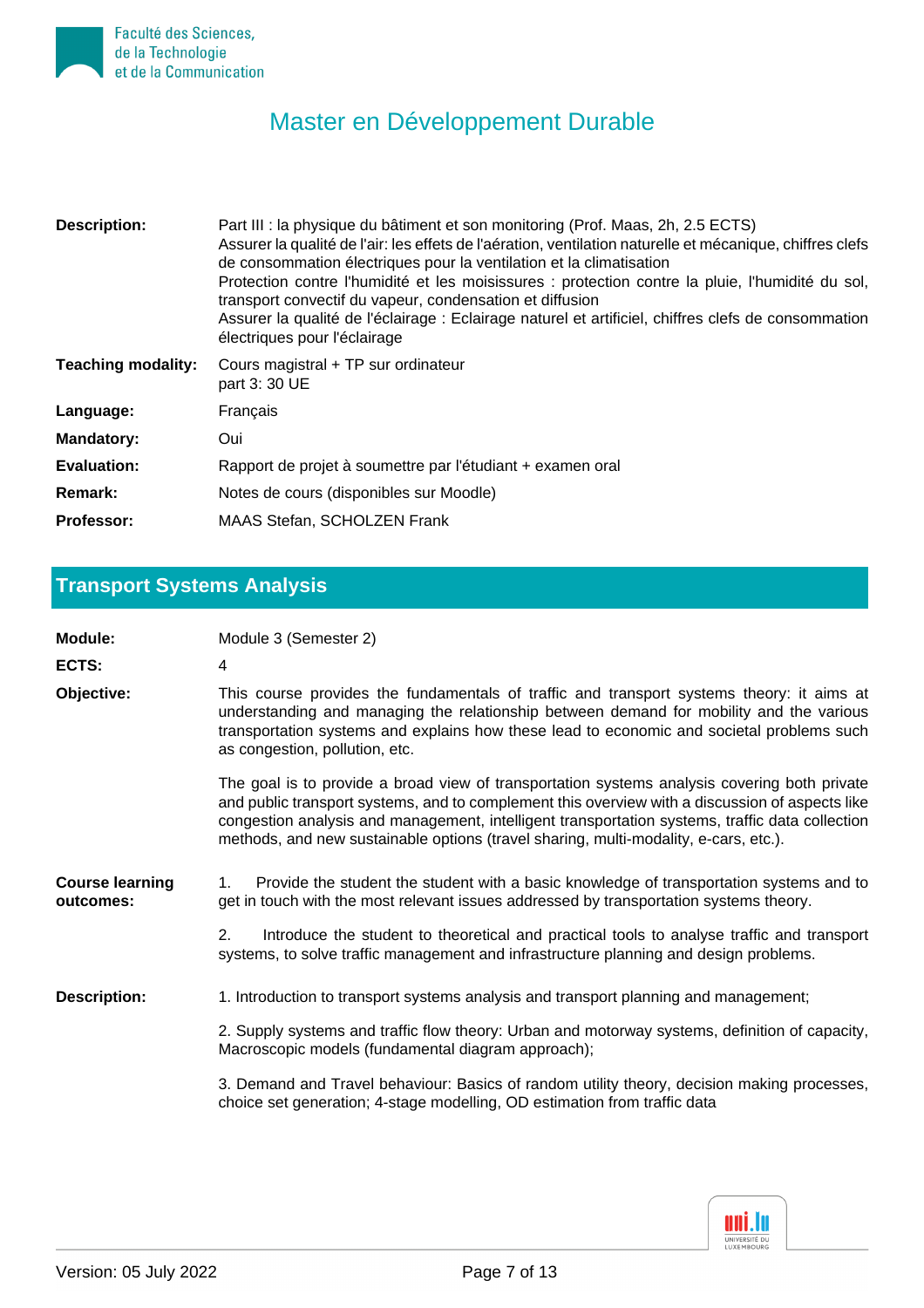

|                           | 4. Traffic assignment and equilibrium: Traffic assignment processes; equilibrium principles;                                                                                                                  |
|---------------------------|---------------------------------------------------------------------------------------------------------------------------------------------------------------------------------------------------------------|
|                           | 5. Planning and scheduling of Public Transport: Timetabling, railway capacity, safety systems,<br>real-time rescheduling and management; PT planning and design, sustainable mobility,<br>multimodal networks |
|                           | 6. Infrastructure planning and design: Basics of transport economics, pricing problems, road<br>maintenance strategies, design and planning of new infrastructures                                            |
|                           | Theme:                                                                                                                                                                                                        |
|                           | 1. The complexity of modelling transportation networks is elaborated in detail, from the analysis<br>of the demand to the arising of congestion problems and how to mitigate them.                            |
|                           | 2. Different management solutions are described in the second part of the course to learn how<br>to reduce transportation costs, and seek sustainable mobility targets.                                       |
| <b>Teaching modality:</b> | Lecture                                                                                                                                                                                                       |
| Language:                 | Anglais                                                                                                                                                                                                       |
| <b>Mandatory:</b>         | Oui                                                                                                                                                                                                           |
| <b>Evaluation:</b>        | <b>Written Examination</b>                                                                                                                                                                                    |
| Remark:                   | Course handouts, course notes.                                                                                                                                                                                |
|                           | Cascetta E. Transport Systems Analysis. Springer (complementary reading)                                                                                                                                      |
|                           | Ortuzar J. and Willumsen P. Transport Modelling. Wiley (complementary reading)                                                                                                                                |
| Professor:                | <b>VITI Francesco</b>                                                                                                                                                                                         |

### <span id="page-7-0"></span>**[Policy, assessment & evaluation of energy projects on European Level](#page-0-2)**

| Module:<br>ECTS:<br><b>Description:</b> | Module 4 (Semester 2)<br>3<br>- EIB approach towards energy projects<br>- EIB approach towards climate change<br>- Technical and economic due diligence of energy efficiency projects<br>- Technical and economic due diligence of renewable energy projects |
|-----------------------------------------|--------------------------------------------------------------------------------------------------------------------------------------------------------------------------------------------------------------------------------------------------------------|
| Language:                               | Anglais                                                                                                                                                                                                                                                      |
| <b>Mandatory:</b>                       | Oui                                                                                                                                                                                                                                                          |
| Evaluation:                             | Written exam                                                                                                                                                                                                                                                 |
| <b>Professor:</b>                       | STANIC Zoran                                                                                                                                                                                                                                                 |

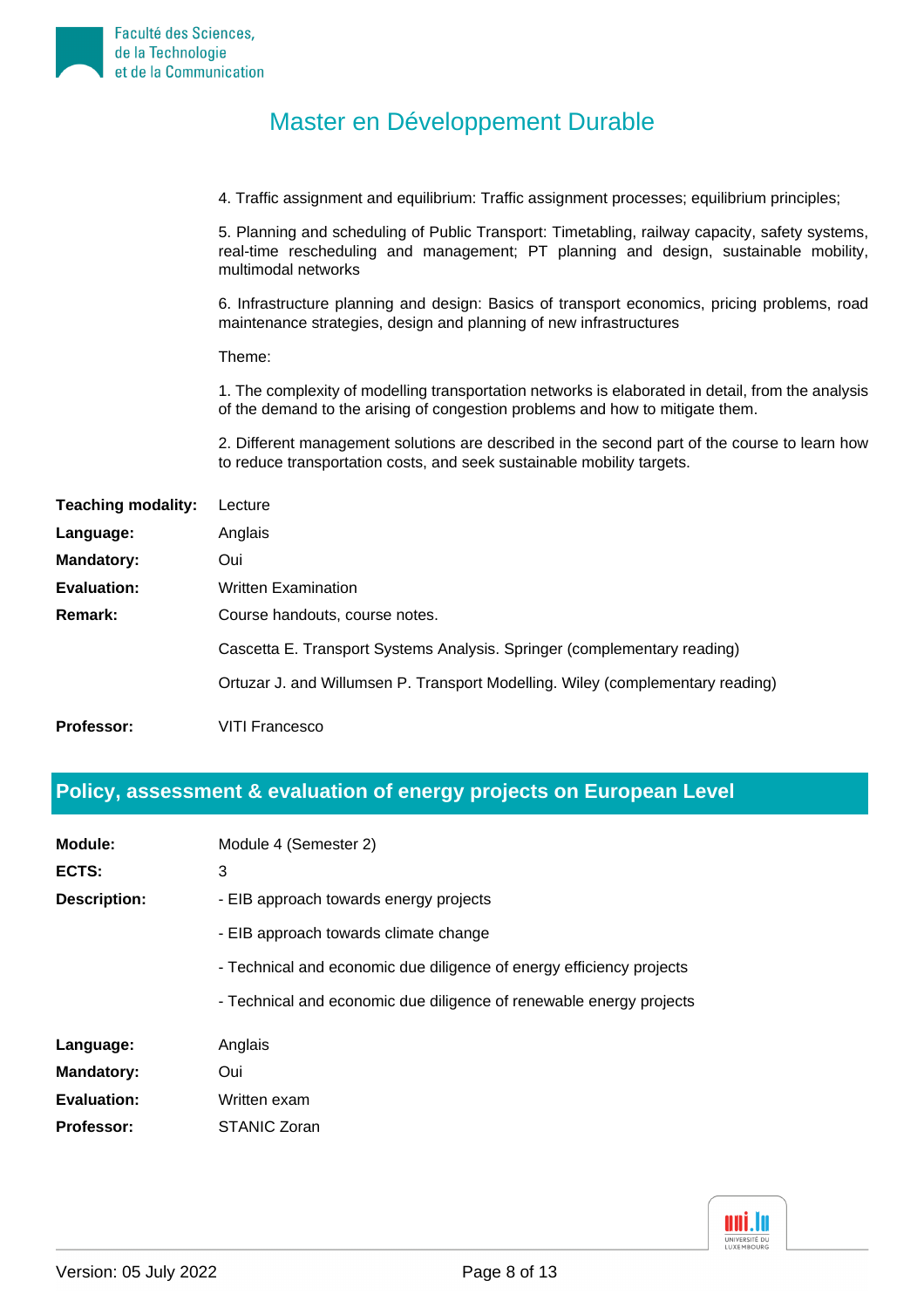

## <span id="page-8-0"></span>**[Initiation to Project Work](#page-0-3)**

| Module:                   | Module 5 (Semester 2)                                                                                                                                                                                                                                                                                                                                                                                                                                                             |
|---------------------------|-----------------------------------------------------------------------------------------------------------------------------------------------------------------------------------------------------------------------------------------------------------------------------------------------------------------------------------------------------------------------------------------------------------------------------------------------------------------------------------|
| ECTS:                     | 2                                                                                                                                                                                                                                                                                                                                                                                                                                                                                 |
| Objective:                | Ein vorgegebenes Thema wird von den Studenten selbständig aufgearbeitet und es wird in<br>einem Vortrag mit anschliessender Diskussion vorgestellt.                                                                                                                                                                                                                                                                                                                               |
|                           | Lernziel: Einblicke in Aspekte des Energieverbrauchs bei Gebäuden                                                                                                                                                                                                                                                                                                                                                                                                                 |
|                           | Selbständiges Erarbeiten von Wissensgebieten                                                                                                                                                                                                                                                                                                                                                                                                                                      |
|                           | Vermittlung dieses Wissens im freiem Vortrag mit anschliessender Diskussion.                                                                                                                                                                                                                                                                                                                                                                                                      |
|                           | Dokumentation                                                                                                                                                                                                                                                                                                                                                                                                                                                                     |
| <b>Description:</b>       | Beipielhafte Projektthemen:                                                                                                                                                                                                                                                                                                                                                                                                                                                       |
|                           | -Erneuerbare Energien<br>-Simulation des Energieverbrauches von Gebäuden<br>-Rechnerische Untersuchung von Wärmebrücken<br>-Moderne Heiztechniken<br>-Moderne Kühltechniken<br>-Fortschrittliche Konstruktionswerkstoffe<br>-Gebäudeautomatisierung<br>Combined heat and power production using fuel cells<br>Combined heat and power production using internal combustion engines<br>Combined heat and power production using thermodynamic cycles<br><b>Biofuels production</b> |
| <b>Teaching modality:</b> | Séminaire                                                                                                                                                                                                                                                                                                                                                                                                                                                                         |
| Language:                 | Anglais, Français                                                                                                                                                                                                                                                                                                                                                                                                                                                                 |
| <b>Mandatory:</b>         | Oui                                                                                                                                                                                                                                                                                                                                                                                                                                                                               |
| <b>Evaluation:</b>        | Schriftliche Dokumentation A<br>bschliessendes Referat                                                                                                                                                                                                                                                                                                                                                                                                                            |
| Professor:                | <b>MAAS</b> Stefan                                                                                                                                                                                                                                                                                                                                                                                                                                                                |

### <span id="page-8-1"></span>**[Thermodynamics](#page-0-4)**

| Module: | Module 6 (Semester 2) |
|---------|-----------------------|
| ECTS:   |                       |

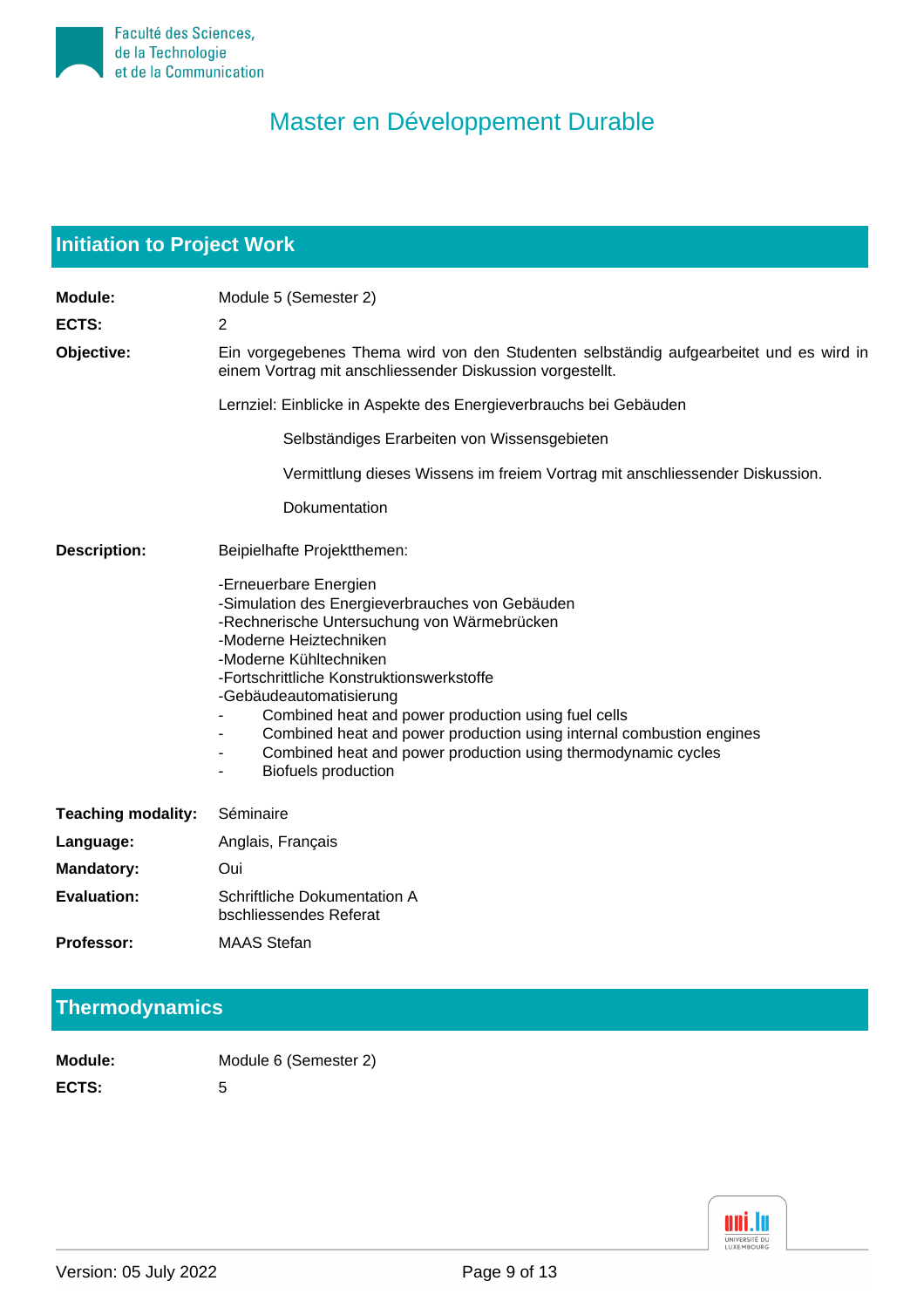

| Objective:                | Introduction to the principles of thermodynamics which gives an overview on the 1 stand 2 ndlaw<br>of thermodynamic, the cyclic processes for heat, steam, and combustion engines, and the basis<br>of heat transfer. |
|---------------------------|-----------------------------------------------------------------------------------------------------------------------------------------------------------------------------------------------------------------------|
| <b>Description:</b>       | -Definitions                                                                                                                                                                                                          |
|                           | -Change of state (ideal gas) of closed/open cycles, Carnot's cycle, efficiency                                                                                                                                        |
|                           | -Irreversible change of state                                                                                                                                                                                         |
|                           | -Ideal gas in machines and processes                                                                                                                                                                                  |
|                           | -Steam                                                                                                                                                                                                                |
|                           | -Heat transfer (conduction, convective heat transmission, radiation, thermal transfer)                                                                                                                                |
|                           | -Combustion / Conversion of energy                                                                                                                                                                                    |
| <b>Teaching modality:</b> | Vorlesung/TD (3 LE)                                                                                                                                                                                                   |
|                           | Übung/Exercices (1 LE)                                                                                                                                                                                                |
| Language:                 | Anglais, Français                                                                                                                                                                                                     |
| <b>Mandatory:</b>         | Oui                                                                                                                                                                                                                   |
| <b>Evaluation:</b>        | written or oral exam                                                                                                                                                                                                  |
| Remark:                   | Einführung in die Thermodynamik, G. Cerbe, H.-J. Hoffmann, 13. Edition, Hanser Verlag, 2002                                                                                                                           |
| <b>Professor:</b>         | <b>LEYER Stephan</b>                                                                                                                                                                                                  |

#### <span id="page-9-0"></span>**[Sustainable Water and Resources Management](#page-0-5)**

**Module:** Module 7 (Semester 2)

**ECTS:** 4

**Objective:** Currently, a transition is taking place in Europe towards an increasing awareness of the impact of our behavior on the environment. Instead of unrestricted use of fossil fuels, the focus is slowly shifting towards minimizing energy consumption or using renewable sources of energy with the purpose to reduce carbon emissions. The current configuration of the urban water cycle is, from and energy use perspective, not as sustainable as it could be. For example, more than 85% of the energy input in the total urban water cycle (drinking water production, distribution, use in households, wastewater collection and treatment) is used to heat our water. Much of this energy is simply wasted and ultimately discharged to the environment. The creation of a system with a sustainable use of energy within the urban water cycle is necessary.

> This course provides the fundamentals of sustainable technologies in wastewater and sludge treatment: it aims at understanding and managing the main processes that are necessary, the consumption of energy to conduct these processes in wastewater treatment plants as well as

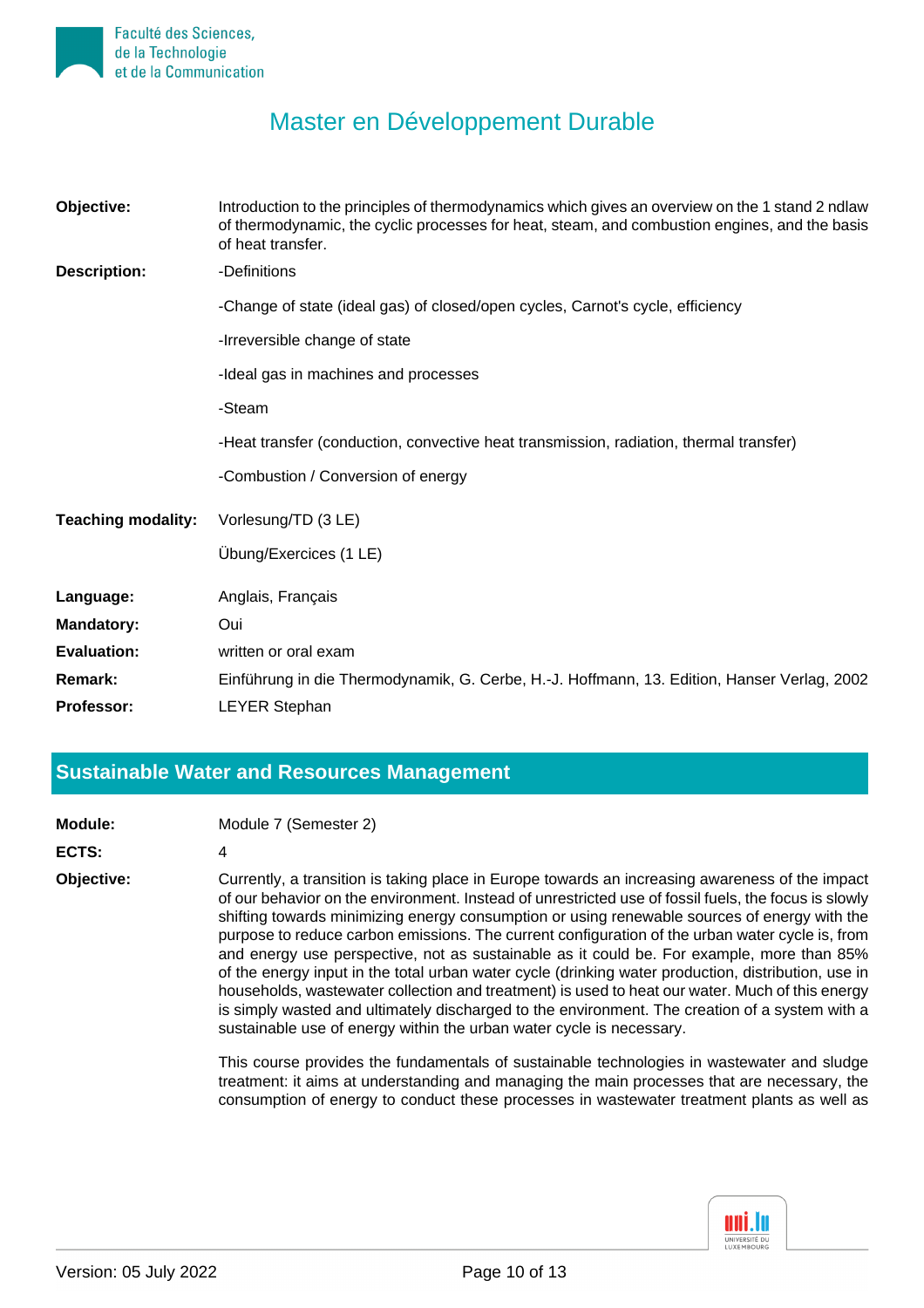

|                                     | the possibilities of energy production from wastewater and sludge. The main goal is to provide<br>a broad view of conventional wastewater treatment technologies and new sustainable options.                                                                                                                                                                                                                                                                                             |
|-------------------------------------|-------------------------------------------------------------------------------------------------------------------------------------------------------------------------------------------------------------------------------------------------------------------------------------------------------------------------------------------------------------------------------------------------------------------------------------------------------------------------------------------|
|                                     | In addition to the theoretical part of this course, case studies will be presented by internal and<br>external experts, simulation tools used in practice are provided to get a deeper knowledge in<br>interactions between different treatment processes. The course is complete by two field trips to<br>national and international enterprises dealing with sustainable wastewater and sludge treatment<br>technologies.                                                               |
| <b>Course learning</b><br>outcomes: | 1. Provide the student with a basic knowledge of transportation systems and to get in touch<br>with the most relevant issues addressed by transportation systems theory.<br>2. Introduce the student to theoretical and practical tools to analyse traffic and transport<br>systems, to solve traffic management and infrastructure planning and design problems.                                                                                                                         |
| <b>Description:</b>                 | I. State of the art in wastewater and sludge treatment                                                                                                                                                                                                                                                                                                                                                                                                                                    |
|                                     | II. Future challenges                                                                                                                                                                                                                                                                                                                                                                                                                                                                     |
|                                     | Climate change<br>٠<br>Demographic development<br>• Shortage/limitation of Resources (energy, phosphorus)<br>III. Emerging pollutants: Micropollutants in wastewater                                                                                                                                                                                                                                                                                                                      |
|                                     | IV. Resources in Wastewater                                                                                                                                                                                                                                                                                                                                                                                                                                                               |
|                                     | • Energy (consumption + production)<br>• Nutrients (recovery)<br>• Water (reuse<br>V. Ressource-oriented concepts in wastewater treatment                                                                                                                                                                                                                                                                                                                                                 |
| <b>Teaching modality:</b>           | Lecture                                                                                                                                                                                                                                                                                                                                                                                                                                                                                   |
| Language:                           | Anglais                                                                                                                                                                                                                                                                                                                                                                                                                                                                                   |
| <b>Mandatory:</b>                   | Oui                                                                                                                                                                                                                                                                                                                                                                                                                                                                                       |
| <b>Evaluation:</b>                  | Written Examination + Computer-aided essay                                                                                                                                                                                                                                                                                                                                                                                                                                                |
| Remark:                             | • Metcalf & Eddy: 'Wastewater Engineering, Treatment and Reuse'<br>• Water Environment Federation 'Energy Conservation in Water and Wastewater'<br>Cao 'Mass flow and Energy Efficiency of Municipal Wastewater Treatment Plants'<br>Environmental Protection Agency: 'An Energy Management Guidebook for Wastewater and<br><b>Water Utilities'</b><br>Asano 'Wastewater Reclamation and Reuse'<br>Khanal 'Anaerobic Biotechnology for Bioenergy Production: Principles and Applications' |
| Professor:                          | <b>HANSEN Joachim</b>                                                                                                                                                                                                                                                                                                                                                                                                                                                                     |

# <span id="page-10-0"></span>**[Circular economy in construction sector](#page-0-6)**

**Module:** Module 8 (Semester 2)

uni.lu UNIVERSITÉ DU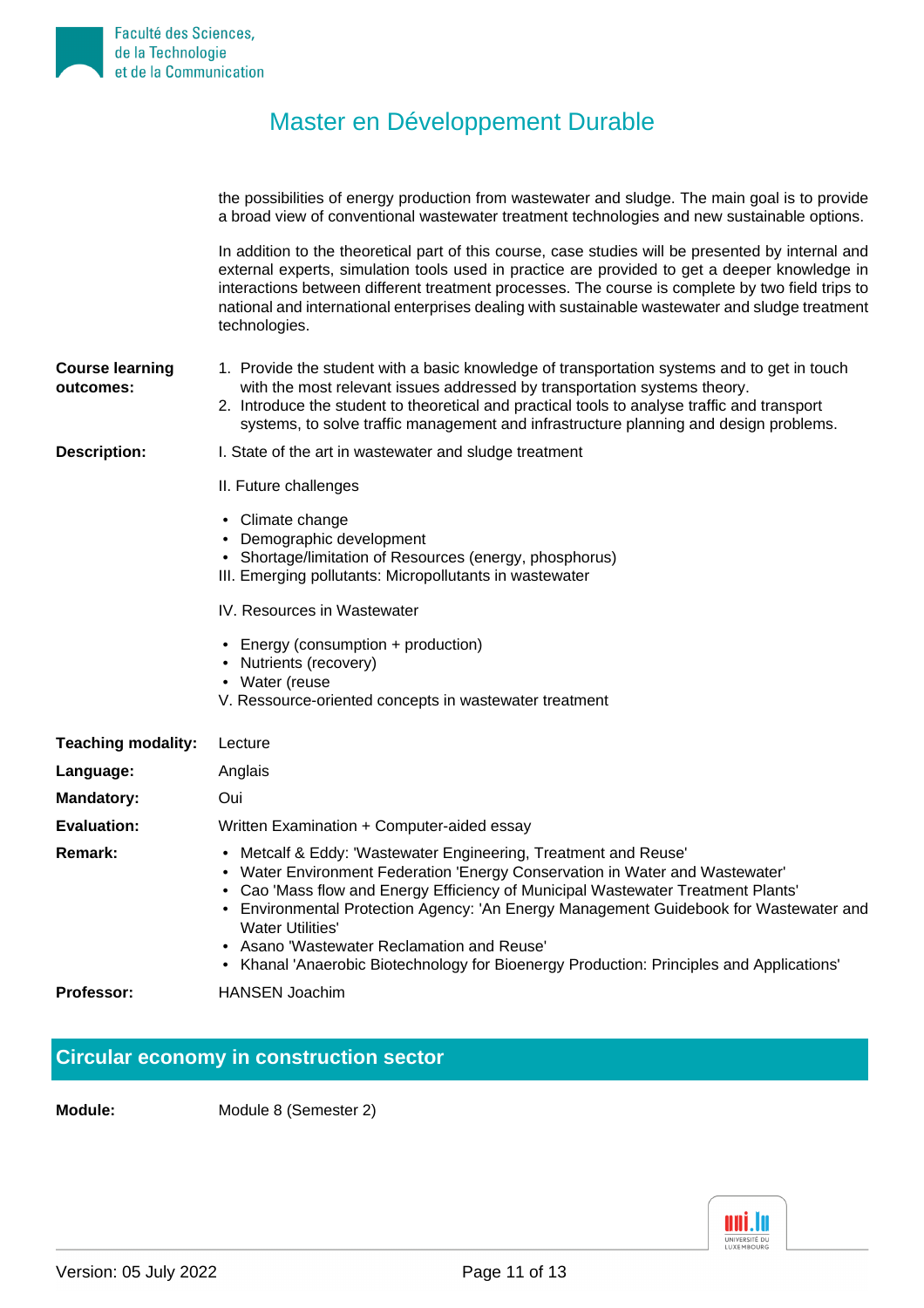

| ECTS:                               | 3                                                                                                                                                                                                                                                                                                                                                                                                                                                                                             |
|-------------------------------------|-----------------------------------------------------------------------------------------------------------------------------------------------------------------------------------------------------------------------------------------------------------------------------------------------------------------------------------------------------------------------------------------------------------------------------------------------------------------------------------------------|
| Objective:                          | In this course, students will learn about the concept of circular economy in the construction<br>sector, at the building and neighborhood level. They will be confronted with the reality on the<br>ground and the new financial models that result. Students will discover new innovations, different<br>certifications (C2C), as well as the evolution of the circular economy. They will carry out group<br>projects on the application of the circular economy in a construction project. |
| <b>Course learning</b><br>outcomes: | Connaître les principes de l'économie circulaire en général et pour le secteur de la construction.                                                                                                                                                                                                                                                                                                                                                                                            |
|                                     | Connaître les dernières innovations en la matière de circularité                                                                                                                                                                                                                                                                                                                                                                                                                              |
|                                     | Savoir implémenter une philosophie d'économie circulaire dans un projet                                                                                                                                                                                                                                                                                                                                                                                                                       |
| <b>Description:</b>                 | Circular economy, Sustainable construction, Eco-district, Flexibility, Reuse/Repair/Recycling,<br>Performance-as-a-Service.                                                                                                                                                                                                                                                                                                                                                                   |
| Language:                           | Anglais, Français, Allemand                                                                                                                                                                                                                                                                                                                                                                                                                                                                   |
| <b>Mandatory:</b>                   | Oui                                                                                                                                                                                                                                                                                                                                                                                                                                                                                           |
| <b>Evaluation:</b>                  | Written exam - 70%                                                                                                                                                                                                                                                                                                                                                                                                                                                                            |
|                                     | Group Work Project - 30%                                                                                                                                                                                                                                                                                                                                                                                                                                                                      |
| <b>Professor:</b>                   | <b>MAJERUS Samuel Joseph Christian</b>                                                                                                                                                                                                                                                                                                                                                                                                                                                        |